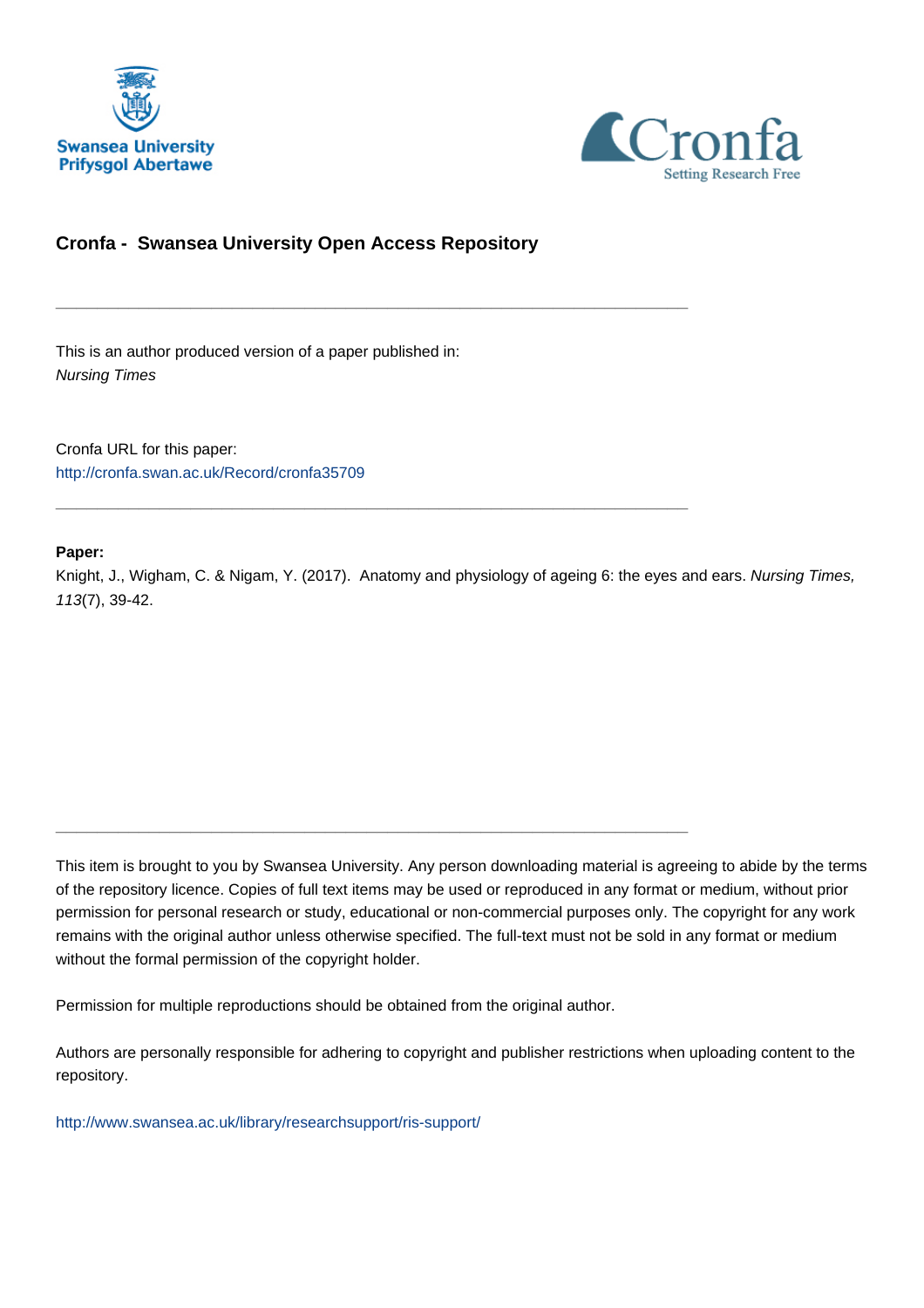# Nursing Practice Systems of life Eyes and ears

**Keywords** Special sense organs/ Presbyopia/Presbycusis/Tinnitus

**This article has been double-blind peer reviewed**

### In this article...

- Age-related changes to two special sense organs
- Physiological processes behind declining sight, hearing and balance
- Common sight and hearing pathologies arising in older age

# **Anatomy and physiology of ageing 6: the eyes and ears**

## Key points

**1 Of all age-related changes to the special sense organs, the most dramatic are seen in the eyes and ears 2Presbyopia is the age-related decrease in the ability to see objects that are near 3Presbycusis is the sum of all conditions that lead to decreased hearing with age 4Changes to the vestibular system of the inner ear contribute to balance problems in older people 5Regular testing allows early diagnosis of common agerelated sight and** 

**hearing problems** 

**Authors** John Knight is senior lecturer in biomedical science; Chris Wigham is senior lecturer in interprofessional studies; Yamni Nigam is associate professor in biomedical science; all at the College of Human Health and Sciences, Swansea University.

**Abstract** The special senses – sight, hearing, smell, touch and balance – allow us to perceive the world and communicate. Like all body systems, they undergo agerelated changes that negatively affect their function. Physiological changes to the eyes and ears mean older people gradually see, hear and balance less well. The changes also increase the risk of conditions such as cataracts, age-related macular degeneration, and conductive and sensory hearing loss. This sixth article in our series on the effects of age on the body describes what happens to the eyes and ears.

**Citation** Knight J et al (2017) Anatomy and physiology of ageing 6: the eyes and ears. *Nursing Times* [online]; 113: 7, 39-42.

he special sense organs – the<br>eyes, ears, nose, tongue – detect<br>information coming from the<br>environment, such as light,<br>sound, smells and tastes, which is then eyes, ears, nose, tongue – detect information coming from the

environment, such as light, sound, smells and tastes, which is then relayed to the brain where it is processed into meaningful sensations. Diminished acuity of the special senses reduces our ability to perceive the world and communicate. All the senses go through an agerelated decline, but the most dramatic changes are seen in the eyes and ears. This sixth article in this series on the effects of ageing on the different body systems examines the age-related changes in the eyes and ears.

#### **The ageing eye**

Vision is affected by the ageing of the internal and external structures of the eye. Its decline is gradual and linear, and detectable changes begin in the third decade of life. The main changes are outlined in Fig 1.

#### **Anatomical changes**

The retro-orbital fat, which protects and cushions the eye, atrophies with age,

causing the eyeball to recede into its socket (enophthalmos). As a result, eyelid tissues become lax and the levator muscles in the eyelids weaken, causing the eyelids to droop (ptosis). Drooping eyelids can gradually obstruct the upper field of vision.

Sinking eyeballs and drooping eyelids often lead to the conjunctiva lining the eyelids (tarsal conjunctiva) failing to sufficiently lubricate the front of eye (cornea). This can result in an air space developing between the lid and the cornea, particularly at night, potentially leading to epithelial breakdown (Sobel and Tienor, 2013; Liang et al, 2011).

In some people, the weakening of the muscles supporting the eyelids and loosening of the eyelids result in the eyelashes turning inwards (entropion) and irritating the cornea's surface, which could lead to ulceration. A significant weakening of the muscles supporting the lower eyelids can result in them 'flopping away' from the eyeball (ectropion), which can then dry out and become irritated. Symptoms of entropion and ectropion can be relieved by antiinflammatory eye drops or artificial tears,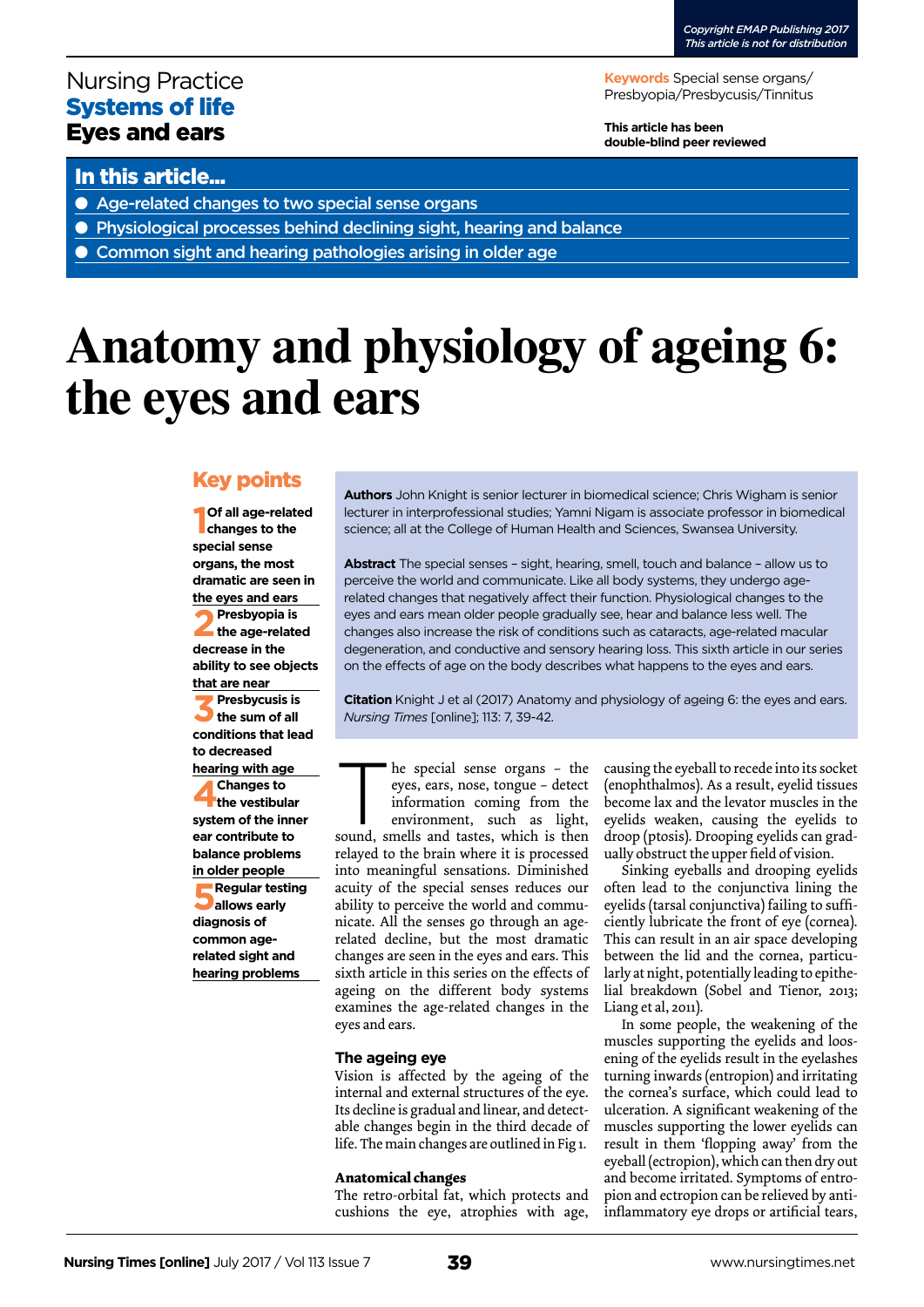# Nursing Practice Systems of life



while surgery to tighten the skin and muscles of the eyelid can provide permanent relief (Garrity, 2016).

#### **Changes affecting tears**

With age, the lacrimal glands produce fewer tears, while the composition of tears changes, and the wetting efficiency and stability of the tear film is reduced. This leads to dry eye syndrome in up to 14% of the over-65s. Irritation, grittiness and pain can ensue and affect many activities, such as reading or watching television. Persistent irritation can make the cornea less sensitive, which in turn can diminish the ability to detect injury or infection. Many people find the use of artificial tears effective (Bit.ly/NHSChoices-DryEyeTreatment; Dry Eye WorkShop, 2007).

#### **Vision changes**

#### *Presbyopia*

Throughout life, equatorial lens cells divide and new cell layers are added to the outside of the lens. Since the lens cannot grow in size (if it did it would soon outgrow the eyeball), its cells must be compressed, which results in the lens becoming increasingly dense and inflexible. The lens, therefore, becomes progressively less able to change shape to be able to focus light on the retina.

Presbyopia is the age-related reduction in the ability to see near objects. It typically presents as an inability to read text positioned close to the eye and generally develops in the 40s and 50s. Presbyopia results from a reduction in the ability of the intraocular lens to change shape. The distance from the eye at which print can be read (near point) increases from about 10cm at the age of 20 to over 100cm by the age of 70. Most people manage presbyopia by using correcting reading glasses (Boyd, 2016).

*Late-stage ageing of the lens and cataracts* New lens cells continue to be produced throughout life, so the lens continues to increase in density. This can cause particular light frequencies to be absorbed and the lens to take on a yellowish hue, affecting contrast sensitivity and the accurate perception of colours.

When the concentration of proteins in the lens becomes very high, precipitation occurs. This is seen as a cataract. The scattering of the light causes a glare or a halo effect when looking at bright lights. As the densest area of the lens is the centre, this is where age-related cataracts are most commonly seen.

Cataracts can make it difficult to see in certain circumstances – for example, when driving at night. They can also interfere with the ability of certain wavelengths of light to enter the eye, thereby reducing colour perception: people with cataracts may wear garish clothing due to their compromised colour vision.

Individuals with poorly controlled diabetes are at much greater risk of developing cataracts because increased blood glucose encourages the build-up of damaging levels of sorbitol in the lens (Knight et al, 2017).

Cataracts are managed by removing the lens's contents from the capsular bag and placing a small intraocular lens inside the capsule to provide refractive power. The power of the intraocular lens can be chosen to suit the patient's wishes and lifestyle (Truscott, 2003).

#### *Pupil changes and poor night vision* One role of the pupils is to regulate the amount of light entering the eye. With age, their diameter decreases, reducing the admittance of light. Age also has a negative

effect on the pupils' ability to adapt to changes in light intensity – for example, when going from light to dark. Adapting to the dark requires the photosensitive cells of the retina to regenerate the photopigment rhodopsin; this is considerably delayed with age, which contributes to night-vision problems.

These changes increase older people's risk of falls and other accidents, for example, when leaving a brightly lit bathroom to walk up or down a flight of poorly lit stairs (Rukmini et al, 2017; Turner and Mainster, 2008; Bitsios et al, 1996).

#### *Posterior vitreous detachment*

The eye consists of two hollow chambers separated by the lens. The anterior chamber is filled with a watery fluid (aqueous humor) and the posterior chamber with a jelly-like material (vitreous humor). The composition of the vitreous humor can change from a gel to liquid with age and, in some people, it shrinks, collapses and separates from the retina. This posterior vitreous detachment often manifests as discrete opacities (floaters) or sheering patterns in the field of vision (Bishop et al, 2004).

#### *Age-related macular degeneration*

With age, cone photoreceptor cells in the fovea, which provide high-quality colour vision, begin to die, eventually resulting in age-related macular degeneration (ARMD). This is thought to be caused by changes to the cells of the retinal pigment epithelium (RPE), which lies next to, and maintains, the photoreceptor cells.

There are two types of ARMD: dry (90% of cases) and wet (10%). Dry or atrophic ARMD is characterised by a gradual bilateral loss of vision as the RPE degenerates. Wet or exudative ARMD is caused by the growth of new blood vessels in the space between photoreceptors and RPE (subretinal space) and the leakage of serous fluid from these new vessels. Wet AMRD has a more rapid onset and causes more severe loss of vision.

In ARMD, pale yellow-white elevated spots called drusen appear on the retinal surface, distorting vision and reducing visual acuity. Their appearance steadily increases after the age of 60 years. ARMD accounts for half of all visual impairments among people aged 75 and over (Bit.ly/ AMDMacularDegeneration; Bit.ly/NERC-MacularDegeneration; Forester et al, 2001).

#### **The ageing ear**

The ear is the organ of hearing but also plays the major role in our sense of balance.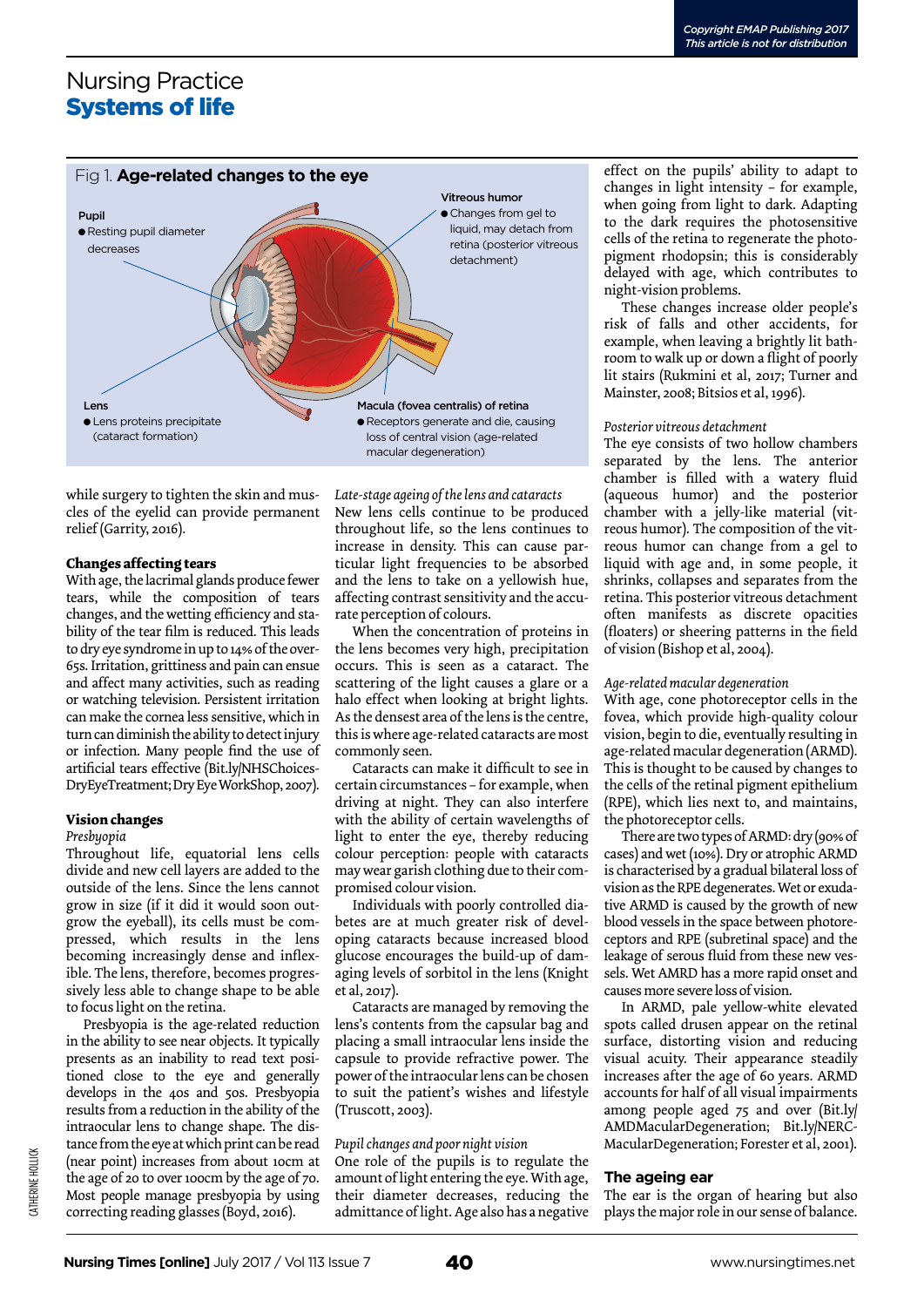## Nursing Practice Systems of life

**Nursing** 

Fig 2. **Age-related changes to the ear**

For more articles on older people, go to nursingtimes.net/olderpeople

Problems with hearing are the most common sensory disorder associated with ageing. At age 61-70 years, around a third of people develop problems understanding speech if there is ambient background noise, and in those aged 85 years and over this rises to around 80% (Sogebi, 2015). Age-related changes to the ear are shown in Fig 2.

#### **Outer ear changes**

The auricle (pinna) collects sound waves and directs them through the ear canal (auditory meatus) to the eardrum. With age, the pinna often becomes larger and features more external hair on the tragus and lower helix; these changes are more often seen in men. The pinna becomes increasingly dry and scaly in both sexes.

The auditory meatus produces earwax (cerumen), which moistens the ear canal and is mildly antiseptic, helping to keep the ear free from infection. Unless compressed and pushed inwards by implements such as cotton buds, cerumen gradually works its way out (the ears are often described as self-cleaning).

With age, the ceruminous glands become less active and produce less earwax, which can lead to the auditory meatus becoming increasingly dry and prone to infection. The cartilaginous components that form the walls of the auditory meatus can lose elasticity, degrade and sometimes collapse, which increases the likelihood of ear canal collapse (Howarth and Shone, 2006). A drier environment and ear canal collapse both increase the likelihood of cerumen accumulation and obstruction, commonly resulting in conductive hearing loss. Older people may need to use earwax softeners before having excess wax removed by micro-suction at audiology clinics or by syringing at GP surgeries.

#### **Middle ear changes**

The middle ear consists of the ear drum (tympanic membrane) and a hollow, airfilled chamber spanned by three tiny bones (auditory ossicles):

- $\bullet$  Hammer (malleus);
- $\bullet$  Anvil (incus);
- $\bullet$  Stirrup (stapes).

The tympanic membrane vibrates in harmony with the sound waves collected by the outer ear, and these vibrations are transmitted and amplified across the middle ear by the three auditory ossicles. With age, the tympanic membrane becomes less vascular and begins to thin and stiffen (Liu and Chen, 2000; Weinstein, 2000). In older people, the tiny



synovial joints between the three auditory ossicles are often stiff and calcified, leading to less efficient conduction and amplification of sound waves.

The air-filled chamber of the middle ear is connected to the back of the pharynx by the auditory or Eustachian tube: this ensures the pressure is kept relatively equal on both sides of the eardrum to prevent pressure building up and damaging the tympanic membrane. The musculature lining the auditory tube often undergoes age-related atrophy, which may interfere with the tube's opening during swallowing, thereby increasing the risk of pressure differences between the two sides of the eardrum.

#### **Inner ear changes**

The inner ear consists primarily of the:

- $\bullet$  Cochlear which detects sounds;
- $\bullet$  Vestibule and semicircular canals – which are responsible for balance.

The cochlear is a fluid-filled, spiralshaped organ that receives sound waves directly from the stirrup. Sound waves travel rapidly through the fluid of the cochlear and are detected by special sensory receptor cells called hair cells. These relay auditory signals to the cochlear nerve, which delivers them to the auditory cortex of the brain, where they are perceived as sound. Our sense of hearing is most acute at the age of 10 years and gradually declines thereafter.

*Presbycusis*

Almost everyone experiences a deterioration in hearing as they age, and currently there is no way of preventing or reversing these age-related changes. Presbycusis is "the sum of all conditions that lead to decreased hearing sensitivity with age"; it can be accelerated by exposure to loud noise, conditions that impair cardiovascular function and nerve damage (Parham et al, 2011). Presbycusis is usually associated with a progressive degeneration of the hair cells and neurones in the cochlea.

It has been suggested that a lifetime exposure to loud noises cumulatively damages hearing. Indeed, some people living in isolated, non-industrial communities in Africa and India have little age-related hearing loss. Inheritance of certain genes, increased exposure to free radicals and toxins, and decreasing blood supply to the inner ear (Danner and Harris, 2003) contribute to presbycusis and the rate at which it develops. A slowing in the brain's processing of auditory information is another contributing factor.

Presbycusis is particularly associated with a declining ability to hear high frequencies, which are important for interpreting speech. As a result, older people find it increasingly difficult to follow and join in conversations, especially when competing background sounds (for example, from television or music) are